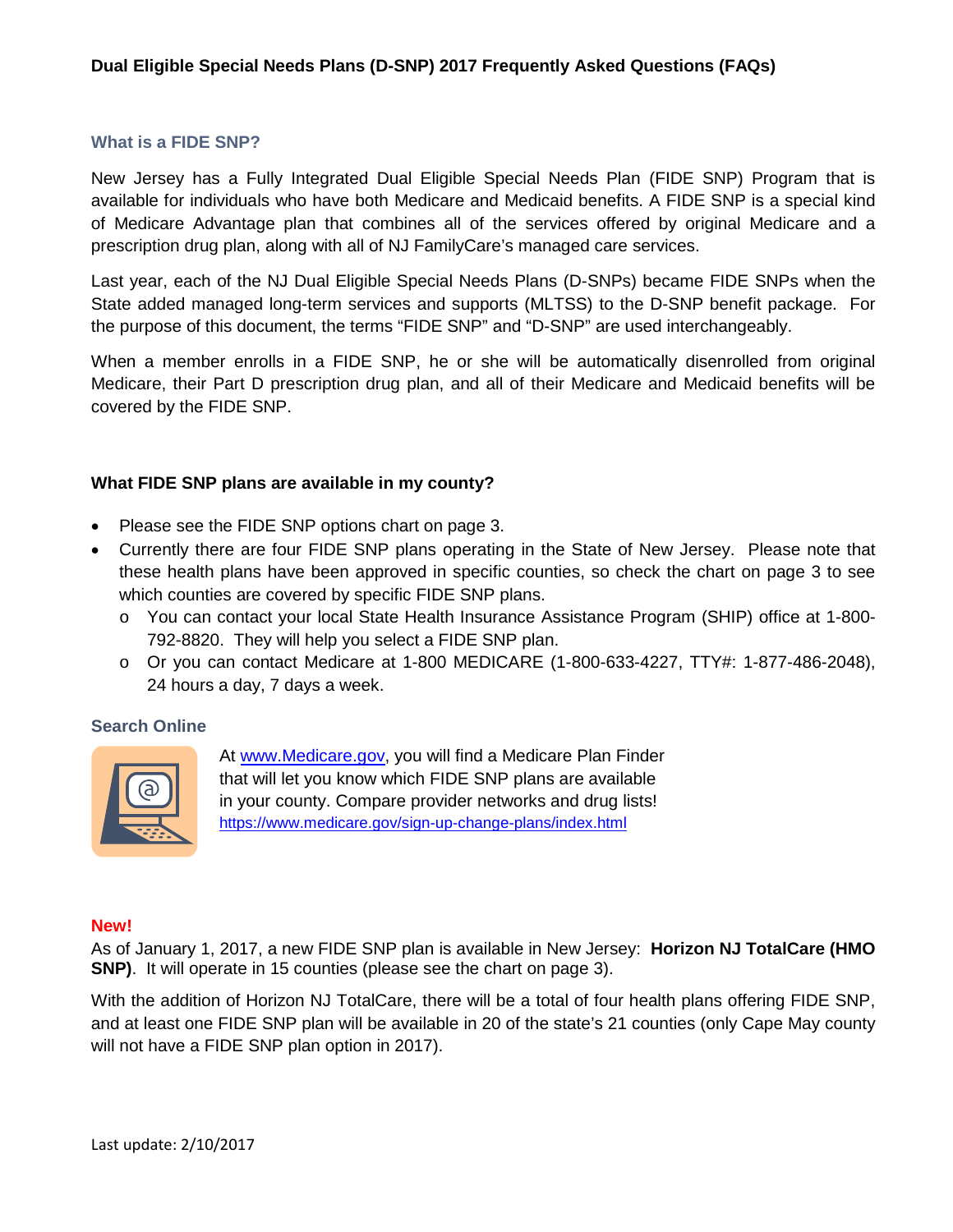## **FIDE SNP Program and Plan Features**

All FIDE SNPs in New Jersey include extra features and benefits that go beyond traditional Medicare or NJ FamilyCare plans, including:

- Coverage of all Medicare and Medicaid benefits under a single plan, with a single member ID card;
- Plan benefits include, but are not limited to coverage for medical, dental, vision, hearing, prescription drug, lab, podiatry, imaging, behavioral health and long-term services and supports;
- A single provider network for each plan;
- A single point of contact for each plan (Member Services);
- \$0 cost sharing for plan services and covered prescription drugs, as long as enrollees use participating (in-network) providers (Cost sharing does not include patient pay liability for assisted living or nursing facilities. Some members may have out of pocket costs for assisted living or nursing facility.);
- Behavioral health benefits under plan, including inpatient, outpatient, partial care, and certain substance abuse services;
- The same comprehensive dental plan as NJ FamilyCare Plan A;
- Extra benefits not available from traditional Medicare or NJ FamilyCare; benefits differ from plan to plan, but some examples include gym membership, Personal Emergency Response Systems (which are otherwise only available to MLTSS members), and spending cards for over-the counter health items;
- All FIDE SNP members also have access to a dedicated Care Manager and Interdisciplinary Care Team to assist in them in identifying and monitoring their health care needs, creating a customized Plan of Care, and arranging necessary services. This is true even when a member declines Care Management.

# **Things to keep in mind when joining a FIDE SNP:**

- **Enrollees need to use participating (in-network) providers.** Prospective members are advised to check the online provider directory on the plan's website or call the plan to determine whether or not their current primary care providers, pharmacies, Durable Medical Equipment (DME) providers, dentists, and other specialists are in the plan's network. *Please see the chart on page 3 for links to FIDE SNP provider directories.*
- **FIDE SNPs use formularies (approved drug lists).** Prospective members should check the plan's online formulary or call the plan to determine whether or not their drugs are included in the plan's formulary. *Please see the chart on page 3 for links to FIDE SNP web pages and formulary look-ups.*
- **Some plans may require referrals for certain services and specialist types.** Be sure to ask about the plan's referral policy.
- **When enrolled in a FIDE SNP, all of an individual's Medicare and Medicaid managed care services, including MLTSS services (if clinically and financially eligible), will be covered by that FIDE SNP.** This includes Care Management.
- Members who choose their current plan's FIDE SNP may keep their MLTSS care manager when switching over to the FIDE SNP option.

#### **If I enroll in a FIDE SNP, will I have to choose a new primary care provider (PCP)?**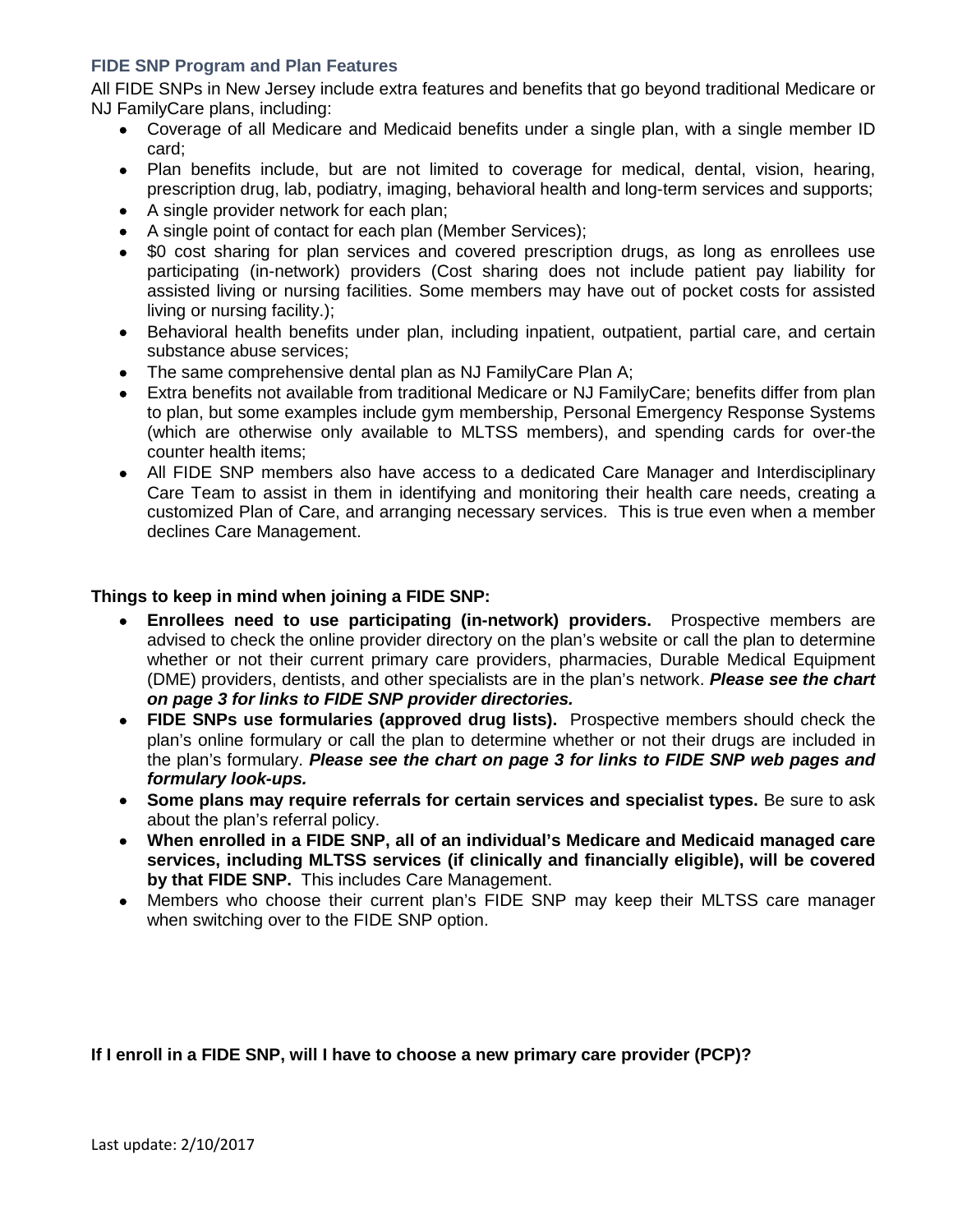**A**: All NJ FIDE SNPs require members to choose, or have chosen for them, a PCP who is in the FIDE SNP network. Before enrolling in a new FIDE SNP, you should find out if your current PCP and other preferred providers are in the FIDE SNP network.

## **What information will I receive once I enroll in the FIDE SNP?**

**A**: Once enrolled, you will receive a welcome packet from your plan. That packet should include an ID card, an Evidence of Coverage document, a Summary of Benefits and other helpful information about provider networks, covered services and useful phone numbers and websites.

| <b>HEALTH PLAN</b>        | <b>FIDE SNP NAME &amp;</b>  | <b>COUNTIES</b>       | <b>ONLINE PROVIDER</b>   |
|---------------------------|-----------------------------|-----------------------|--------------------------|
|                           | <b>CONTACT</b>              |                       | <b>DIRECTORY</b>         |
| <b>Amerigroup New</b>     | Amerivantage Dual           | Atlantic, Bergen,     | http://amerigroup.pris   |
| Jersey, Inc.              | Coordination (HMO           | Burlington,           | misp.com/                |
|                           | SNP)                        | Cumberland, Essex,    |                          |
|                           |                             | Gloucester, Hudson,   |                          |
|                           | 1-800-374-3631              | Mercer, Middlesex,    |                          |
|                           | (TTY 1-800-855-             | Monmouth, Morris,     |                          |
|                           | 2880)                       | Ocean, Passaic,       |                          |
|                           |                             | Somerset, Union       |                          |
| <b>Horizon Healthcare</b> | <b>Horizon NJ TotalCare</b> | Atlantic, Cumberland, | http://doctorfinder.hori |
| of New Jersey, Inc.       | (HMO SNP)                   | Essex, Gloucester,    | zonblue.com/             |
|                           |                             | Hudson, Hunterdon,    |                          |
|                           | 1-800-543-5656              | Mercer, Monmouth,     |                          |
|                           | (TTY 711)                   | Morris, Passaic,      |                          |
|                           |                             | Salem, Somerset,      |                          |
|                           |                             | Sussex, Union, Warren |                          |
| <b>UnitedHealthcare</b>   | UnitedHealthcare            | Atlantic, Bergen,     | http://www.uhccomm       |
| <b>Community Plan</b>     | Dual Complete ONE           | Burlington, Camden,   | unityplan.com/nj/medi    |
|                           | (HMO SNP)                   | Essex, Gloucester,    | care/2017/dual-          |
|                           |                             | Hudson, Mercer,       | complete-hmo-snp-        |
|                           | 1-800-514-4911              | Middlesex, Monmouth,  | one/lookup-              |
|                           | (TTY 711)                   | Morris, Ocean,        | tools.html#find-a-       |
|                           |                             | Passaic, Somerset,    | provider                 |
|                           |                             | Union                 |                          |
| <b>WellCare Health</b>    | <b>WellCare Liberty</b>     | Bergen, Essex,        | https://www.wellcare.    |
| Plans, Inc.               | (HMO SNP)                   | Hudson, Middlesex,    | com/en/New-              |
|                           |                             | Morris, Passaic,      | Jersey/Find-a-           |
|                           | 1-877-706-9509              | Somerset, Union       | Provider#/Search         |
|                           | (TTY 1-877-247-             |                       |                          |
|                           | 6272)                       |                       |                          |
|                           |                             |                       |                          |

# **Aetna does not offer a FIDE SNP option at this time.**

**What should I do in an emergency, or if I have an urgent need for hospital services, medical supplies or equipment?**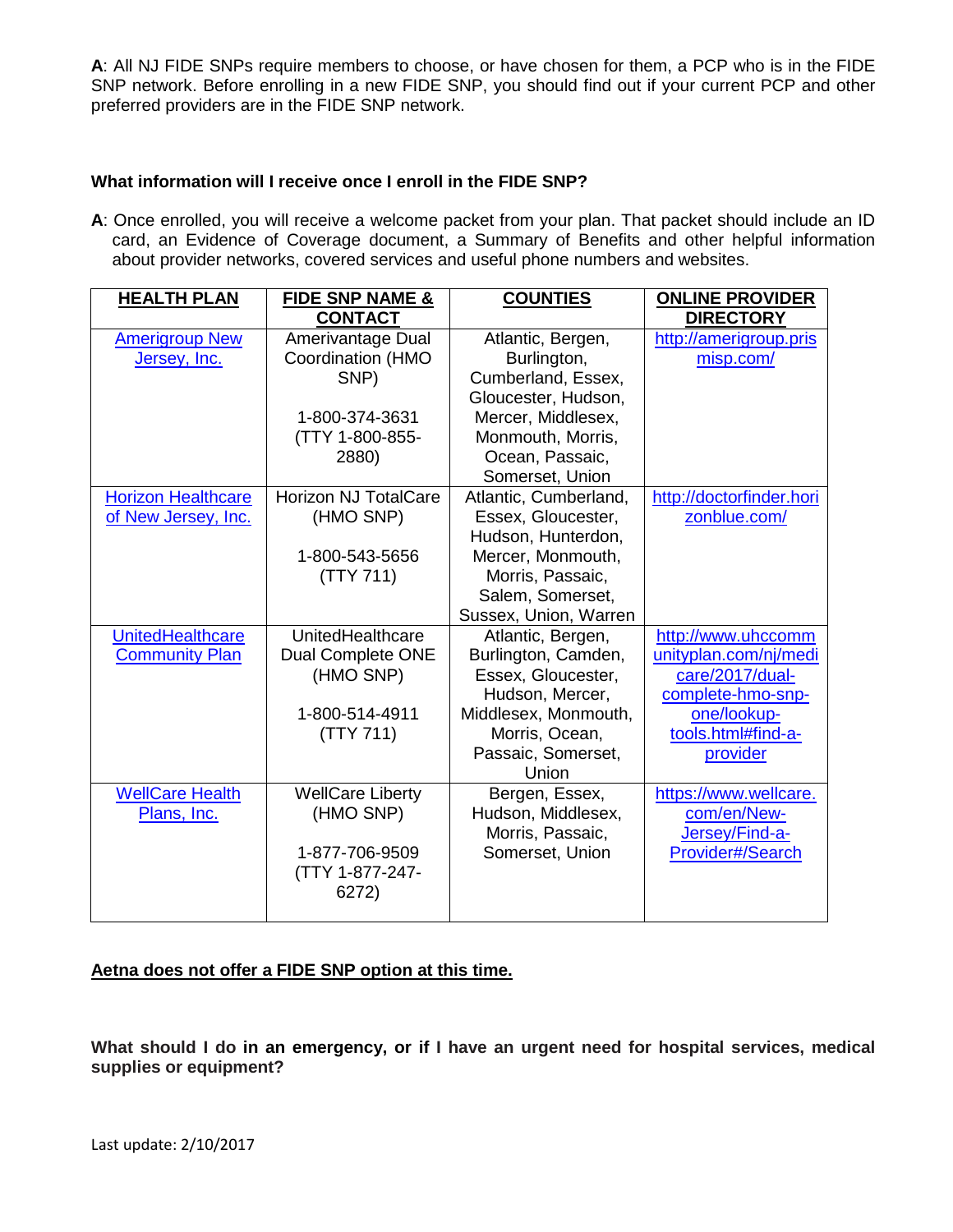**A**: For emergency care needs, please call 911 or go to the nearest emergency room. If you are switching to a FIDE SNP and you have an urgent or ongoing need for hospital services, medical supplies, or equipment, be sure to contact the SNP in advance to make them aware of your needs. All of your hospital services, medical supplies and equipment will soon be provided by your new plan, but during your transition the FIDE SNP plan will reach out to your old health plan to help transfer care records, prior authorizations, and prescriptions to ensure continuity of care.

#### **Am I going to be able to keep my current durable medical equipment (DME), e.g., hospital bed, wheelchair, etc.?**

**A**: If you are currently using DME: Ask your current DME provider if they participate with the FIDE SNP. If they do, you can continue to use your current DME, and no change will be needed. If they don't (and you still plan to enroll), the FIDE SNP can assist you in finding a participating provider. You will be able to keep your current DME while you are making the transition into the FIDE SNP.

### **If I enroll in a FIDE SNP, how quickly can I talk to the new care manager?**

**A:** The fastest way to contact a care manager for the first time is to contact the plan's customer service line and request care management. Also, please participate in the plan's health risk assessment. It is a short questionnaire that helps the plan determine the level of care management that is right for you. Your care manager is assigned by the plan upon completion of the health risk assessment. For MLTSS members, please see the section called **MLTSS under FIDE SNP**.

### **How do I get a prescription filled or pharmacy services in my new FIDE SNP?**

**A**: Your new FIDE SNP will help you transfer all your pharmacy information, including authorizations so you can continue to obtain your needed prescriptions. Your FIDE SNP will assist you with prescriptions and pharmacy services.

# **MLTSS under FIDE SNP**

In 2016, New Jersey began offering all managed long-term services and supports through the FIDE SNP. MLTSS services for eligible individuals are coordinated with Medicare and Medicaid services by a single care manager.

All FIDE SNP plans offer the full scope of Managed Long Term Service and Supports (MLTSS) benefits, including Home and Community Based Services, *for members who meet MLTSS clinical and financial eligibility criteria***.**

Some frequently asked questions regarding MLTSS under FIDE SNP are addressed below:

- **Q:** How can an existing FIDE SNP member gain access to MLTSS benefits?
- **A:** A FIDE SNP member has the option to speak with their Primary Care Provider or FIDE SNP plan Care Manager to initiate the assessment process to determine MLTSS eligibility. A member can also call their plan's customer service number to request assessment (please see the chart on page 3 for contact information).
- **Q:** How can an existing MLTSS member (who is not currently a FIDE SNP member) join a FIDE SNP plan?
- **A:** Any interested MLTSS member should contact the FIDE SNP plan directly. (Keep in mind that FIDE SNP plan availability varies by county and not every NJ FamilyCare Plan offers a FIDE SNP.) MLTSS members may keep their MLTSS care manager if they enroll in their current plan's FIDE SNP option.

Last update: 2/10/2017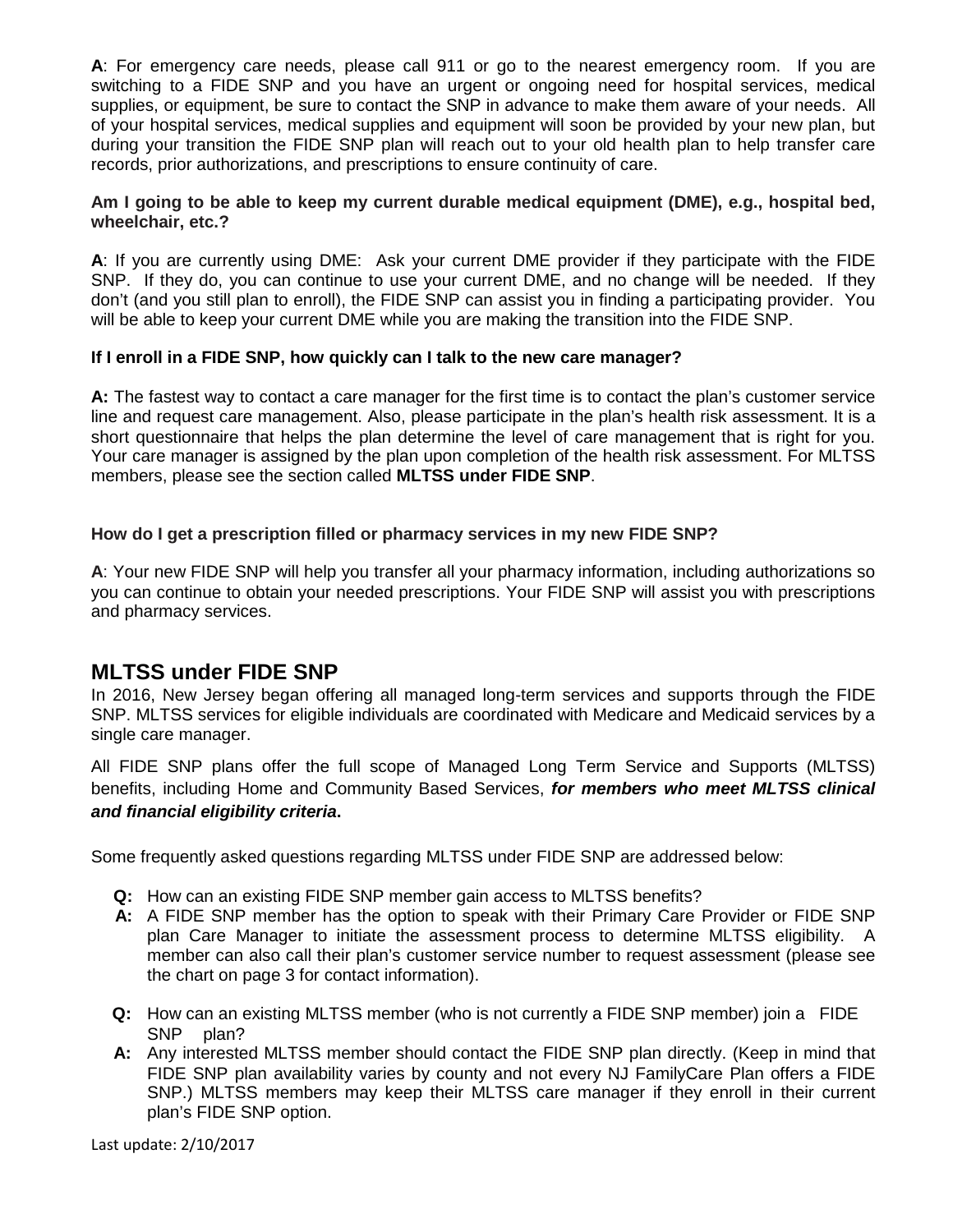# **FIDE SNP Enrollment and Disenrollment**

**Enrollment in a FIDE SNP is completely voluntary. No one is required to enroll. If your health plan says you must enroll in the FIDE SNP, please contact the State Medicaid Hotline to report it: 1-800-356-1561.** 

#### **FIDE SNP Enrollment Tips**

- You can select a new **Medicare FIDE SNP** plan by calling 1-800 MEDICARE (1-800-633-4227, TTY#: 1-877-486-2048), 24 hours a day, 7 days a week. At [www.Medicare.gov,](http://www.medicare.gov/) you will find a Medicare Plan Finder that will let you know which FIDE SNP plans are available in your county.
- For more personalized assistance, you can contact your local State Health Insurance Assistance Program (SHIP) office at 1-800-792-8820. They will help you select a new plan. You will then have to contact your new plan or call 1-800 MEDICARE (1-800-633-4227, TTY#: 1-877-486-2048) available 24 hours a day, 7 days a week, to enroll in the new plan.
- NJ FamilyCare members enrolled in Medicaid under the Medicaid Expansion rules under the Affordable Care Act (for adults with income between 100% and 148% of FPL, PSC 762) are not eligible to enroll in the FIDE SNP when they become eligible for Medicare. Once a Medicaid Expansion member qualifies for Medicare, he or she will be notified by the State that their NJ FamilyCare coverage will end. They should contact their local county Board of Social Services (also known as County Welfare Agencies) for more information on qualifying for traditional Medicaid through the Aged, Blind and Disabled Program. Please follow the link to see a list of county agencies: [http://www.nj.gov/humanservices/dfd/programs/njsnap/cwa/.](http://www.nj.gov/humanservices/dfd/programs/njsnap/cwa/) These members should also contact SHIP (1-800-792-8820) for more information on programs to assist with payment of Medicare premiums and Extra Help for Part D Medicare Prescription Drug costs.

# **What happens if, after becoming a member of a FIDE SNP, I want to disenroll?**

- You can choose **original Medicare** (fee for service). You can call Medicare at 1-800 MEDICARE (1-800-633-4227, TTY#: 1-877-486-2048) available 24 hours a day, 7 days a week, and ask to be enrolled in Original Medicare and a Medicare Part D prescription drug plan. If you take no further action, you will automatically be enrolled into the NJ FamilyCare plan associated with your FIDE SNP MCO. If you wish to select a different NJ FamilyCare plan, you can call NJ FamilyCare (Medicaid) at 1-800-701-0710 (TTY#: 1-800-701-0720).
- You can also choose to enroll in a Medicare Advantage Prescription Drug Plan. For this option you should call 1-800 MEDICARE (1-800-633-4227, TTY#: 1-877-486-2048). **However, please be advised that there are costs associated with other (non-SNP) Medicare Advantage plans that do not exist with FIDE SNP plans.** If you take no further action, you will automatically be enrolled into the NJ FamilyCare plan associated with your FIDE SNP MCO. If you wish to select a different NJ FamilyCare plan, you can call NJ FamilyCare (Medicaid) at 1-800-701-0710 (TTY#: 1-800-701- 0720).
- You can disenroll from your current FIDE SNP and enroll in a new FIDE SNP simply by requesting enrollment in a new FIDE SNP. You will automatically have all Medicare, Medicaid, and Prescription Drug services switched to your new FIDE SNP on the first of the month after you ask to change plans. You can do this by contacting Medicare (1-800-633-4227, TTY#: 1-877-486-2048), 24 hours a day, 7 days a week), going online to Medicare.gov's planfinder by using this link: